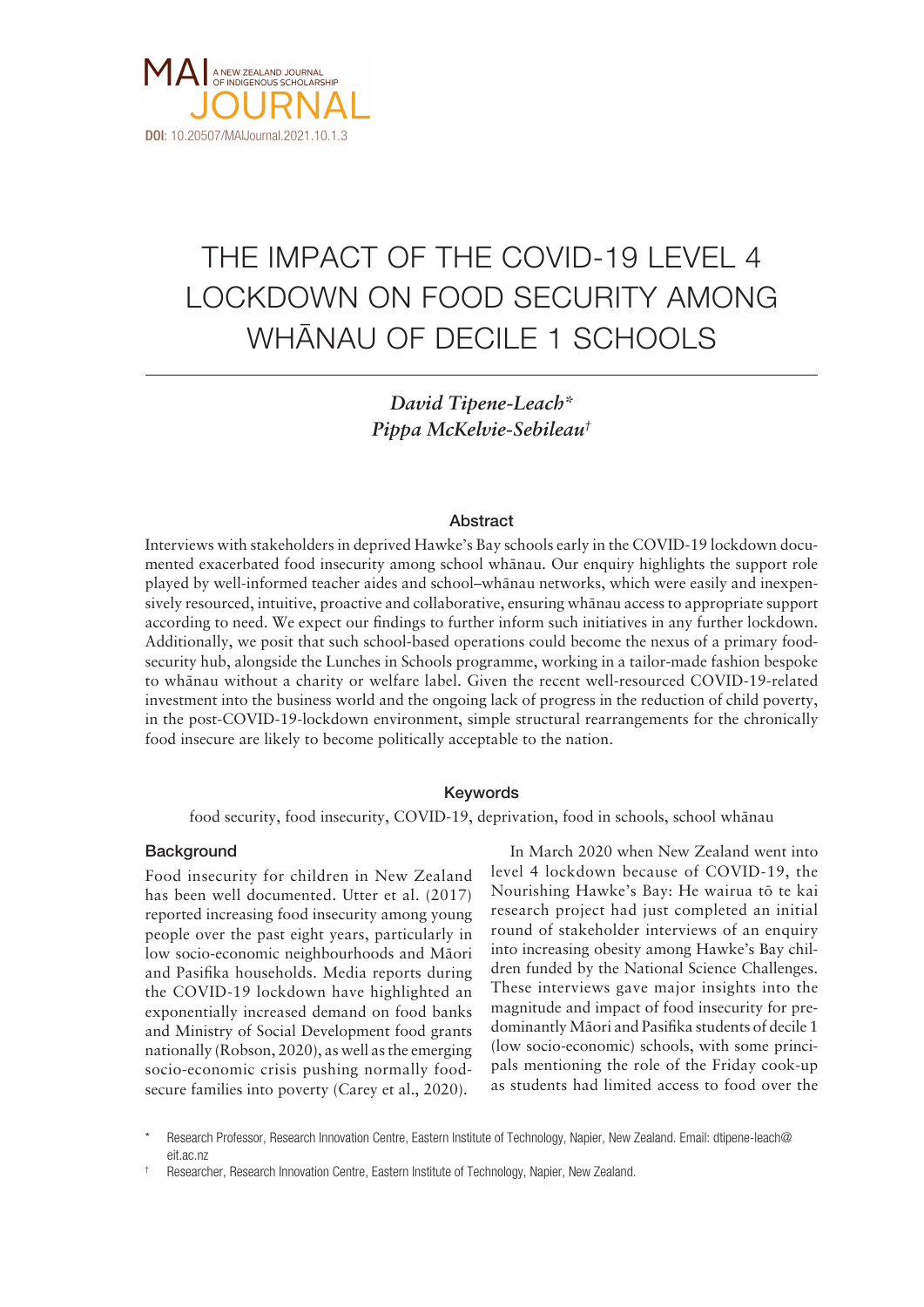weekend. Therefore, on the announcement of the lockdown, it was instantly obvious that food insecurity would be exacerbated with the closure of schools. We expedited another round of enquiry in these schools to understand the specific impact of food insecurity for children during the lockdown.

The aim of this project was to assess the impact of the COVID-19 lockdown and the subsequent, almost immediate, closure of schools on the lives of the children and whänau for whom food security was already an issue. Approval was granted by the Eastern Institute of Technology Research Ethics and Approvals Committee (Ref 20/03) for the original project and this variation during the COVID-19 level 4 period.

## Method

We conducted one-on-one interviews with five key stakeholders with whom we had an established relationship from the Nourishing Hawke's Bay: He wairua tö te kai research project. Participants were the four principals of decile 1 primary schools in high deprivation Hawke's Bay suburbs, and a community organiser involved in setting up a school lunch programme in a decile 1 primary and secondary school.

We probed the impact of the COVID-19 lockdown on (a) the role of the school in food security for their students, (b) likely access to food at home by the students' whänau (c) the exacerbation of existing socio-economic pressure on these whänau and (d) the psychological state of students and their whänau.

Interviews were undertaken via Zoom in the second week of the level 4 lockdown. They were audio-recorded, and comprehensive notes were taken at the time. Thematic analysis of these notes was undertaken independently by both authors and then collated.

# Findings

Three major themes emerged from the interviews: exacerbation of food insecurity by lockdown, shortcomings of the COVID-19 response, and the role that some school networks were able to play regarding food security in the lockdown response. These themes were common across the interviews with school principals and those with the community organiser.

*The lockdown period and reduction of opportunities for paid work, the closure of schools and school food provision, and the limiting of social connections laid bare the high level of deprivation in these communities.*

Some households were reported to comprise

15–20 people in three-bedroom houses. School principals observed that many whänau had no economic or other reserves—no credit, limited or no phone data, and high debt. The level of students' internet connectivity in the home was not high, and access to internet-connected devices was very poor. For some, the COVID-19 lockdown was an intensification of their usual situation. For others, this situation was new.

School principals also highlighted the risks of isolating children in home situations that were not always ideal, and sometimes not safe. Outside of the lockdown, school was considered a welcome freedom to many children in such situations and isolation at home was stressful for them. Households where essential workers still had to go to work were now likely to have children at home who were less than adequately cared for.

Food insecurity was a major concern and was the focus of several of the subsequent aid systems put into place. Prior to lockdown, many of these children were reported to have 10 out of their 21 weekly meals provided at school through a variety of mostly charity-based programmes, such as KidsCan, Fonterra Milk for Schools, the interagency Fruit in Schools, and a school- or government-initiated school lunch programme. With these meals no longer available, gaining adequate access to food was said to be difficult and, more pointedly, accessing food had caused many whänau to breach social distancing regulations and to break their bubble by visiting whänau (usually grandparents) or friends and neighbours to obtain food. While these practices were common and even usual before lockdown, the need to respect social distancing and stay within household bubbles made these practices unsafe.

*Interviews highlighted both the need for, but also the inadequacies of, the present emergency response organisations.*

Half of our interviewees reported that response agencies were currently offering a one-size-fits-all response that was not targeted to provide appropriate support where required. They reported that agencies lacked detailed knowledge of the varied needs of whänau, were preparing support packs centrally, and were short of staff because their pool of volunteers were often older people or those with chronic conditions who were now in isolation. Further, these generic helping agencies were considered poorly coordinated at this early stage of level 4 lockdown and have significant response lag time. These principals, acutely aware of what was being supplied to whänau, felt strongly that their own school networks provided better visibility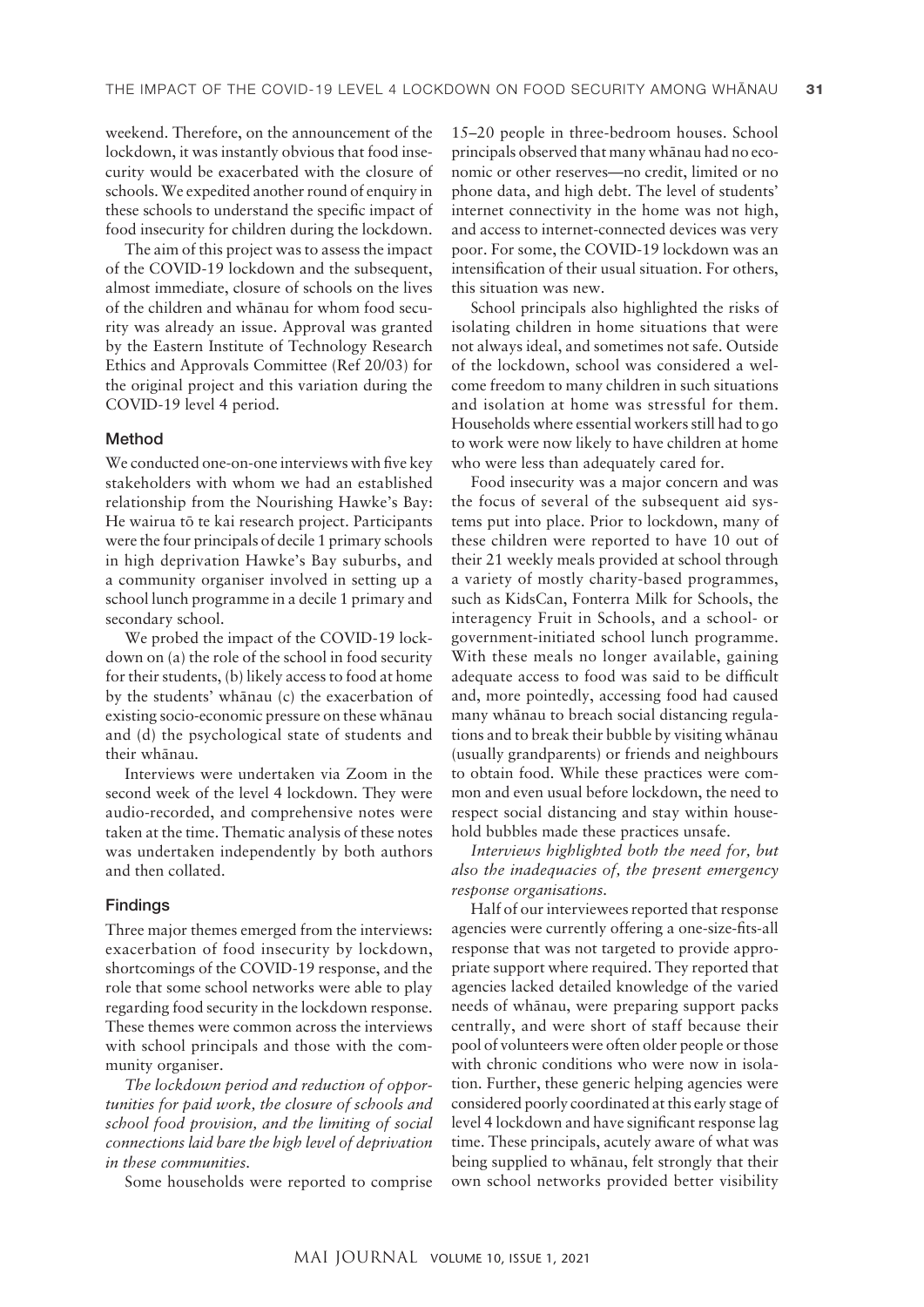into needs at a whänau level; for instance, a particularly common and pressing need in families was sanitary products.

*The final and particularly promising theme to emerge was the potential for schools to be an organising resource.*

Principals reported that they had well-developed networks built up over years during which teachers and teacher aides had been looking out for the welfare of their students. Outside of food security in crises like this, other regular welfare needs serviced include healthy exercise, cultural support, access to health care and even trauma counselling for students and whänau. In general, with regular face-to-face contact between students and teachers, the teachers have been able to scan children for potential issues—but the lockdown precluded this.

During the lockdown, around half of the participants had been involved in or with the Tïhei Mauri Ora (the Ngäti Kahungunu Iwi/Hawke's Bay District Health Board) response to COVID-19. Their schools, however, were able to complement the Tïhei Mauri Ora approach and, with prior intelligence, respond rapidly by activating their lines of communication to whänau through whänau coordinators and/or social media platforms. Foodsecurity needs were addressed alongside students' lockdown educational needs; wellbeing was prioritised and social needs were assessed on an ongoing basis. Dedicated coordinators or teachers rang whänau in their homes, and if there were concerns, school principals even reported that whänau coordinators, maintaining social distancing, would drive to the students' houses to check on them and to deliver supplies as needed.

Another aspect of school support of this type in such an unprecedented civil emergency is that school-based networks were considered by informants to support whänau in maintaining their own rangatiratanga. For these whänau whose vulnerability had been exposed by the COVID-19 lockdown, principals felt that school support was welcomed and easily accepted without any sense of having received a hand-out and that schoolbased support was not considered charity or social welfare. Rather, it was accepted as a continuation and extension of the existing support from schools for student wellbeing.

# Discussion

Article 24 of the United Nations Convention on the Rights of a Child (1989), ratified by New Zealand in 1993, stipulates that all children have a right to nutritious food, but food-security issues are

reported by 40% of secondary students in this country (Utter et al., 2017). The relationship of poverty to food insecurity in Hawke's Bay school communities is therefore not unique to this region, and an exacerbation of food insecurity by the COVID-19 lockdown was predictable. This was confirmed by the participant interviews of this study. Young people with food-security concerns are also more likely to report poor indicators of health and wellbeing (Utter et al., 2017), and the advent and the recent extension of the free Lunches in Schools programme in this region evidences this need in Hawke's Bay.

There is evidence of ongoing interest in schools acting as community hubs in areas of poverty (Cleveland et al., 2020; Haig, 2014), and the primary theme emerging from these interviews is the key role that decile 1 schools were able to play in supporting whänau during the COVID-19 lockdown and with relatively little resourcing. In addition, we see that this was because their school networks stretch into family groups, understand the complexities of and the presenting needs of whänau, and create support structures in which whänau already participate. The stories gathered in these interviews also show that networks such as these might also service a wide range of needs among students and whänau outside of public health crisis situations as well.

The primary recommendation is that such schools be recognised as sites from which to coordinate emergency responses that are likely to reach whänau in need in a highly effective fashion. In addition, we conclude that an additional sustainable resource targeted at developing networks of teacher aides and similar roles (which are a by-product of the school seeking best outcomes for students in usual times) would purposefully support longer-term food security alongside the aims of the government's Ka Ora Ka Ako Lunches in Schools programme.

### **Conclusions**

The insights from this situation report are central to understanding how to better support whänau in any further iterations of lockdown, or indeed, in the long-term picture of socio-economic, welfare or wellbeing assistance in high deprivation communities. Such whänau assistance can be best deployed in a tailor-made, bespoke fashion for the whänau concerned. The closest and most consistent community connections that many whänau have are the schools that their children attend. The decile 1 schools in this study are active in developing trusting relationships with their students and